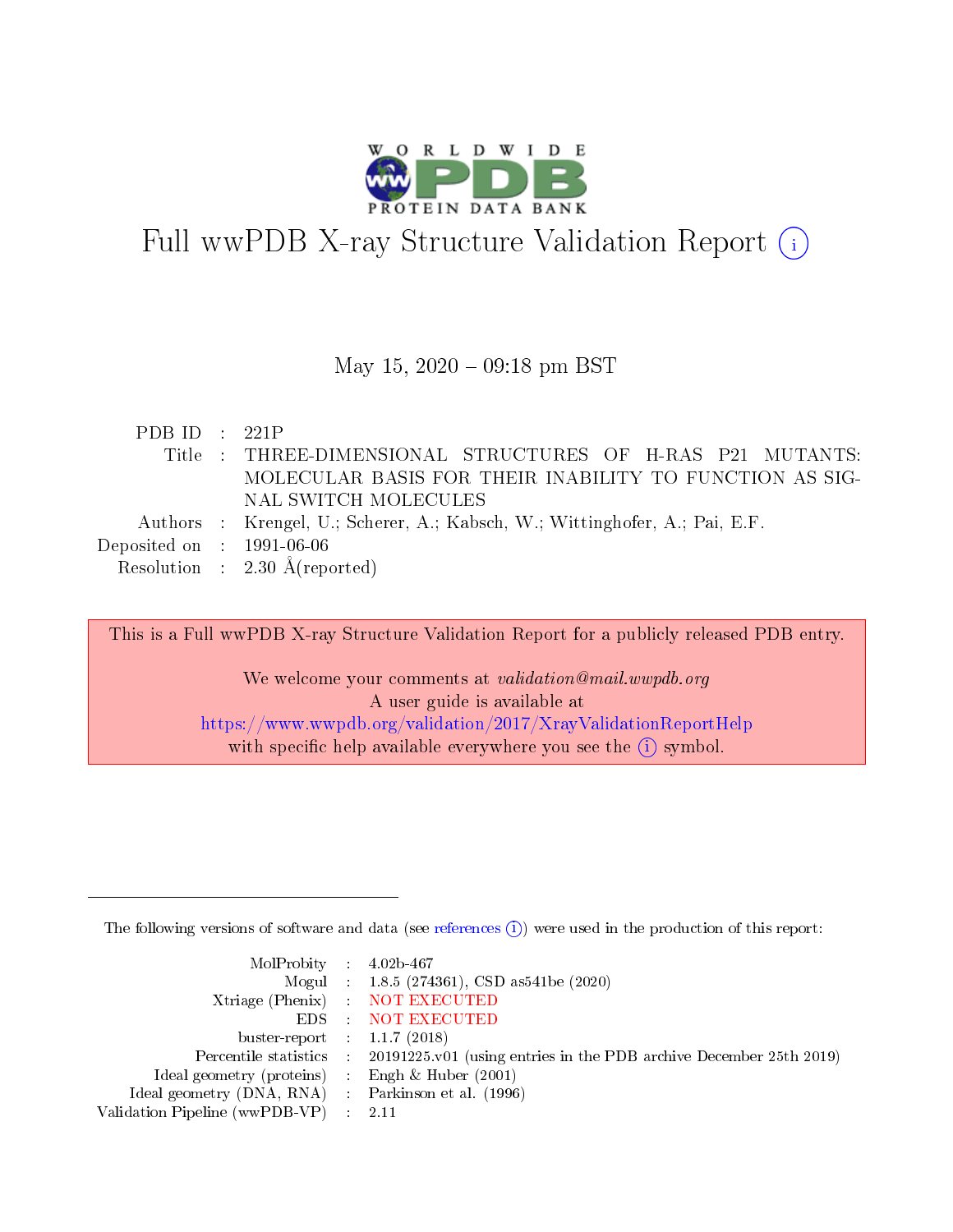# 1 [O](https://www.wwpdb.org/validation/2017/XrayValidationReportHelp#overall_quality)verall quality at a glance  $(i)$

The following experimental techniques were used to determine the structure: X-RAY DIFFRACTION

The reported resolution of this entry is 2.30 Å.

Percentile scores (ranging between 0-100) for global validation metrics of the entry are shown in the following graphic. The table shows the number of entries on which the scores are based.



| Metric                | Whole archive        | Similar resolution                                         |  |  |
|-----------------------|----------------------|------------------------------------------------------------|--|--|
|                       | $(\#\text{Entries})$ | $(\#\text{Entries}, \text{resolution range}(\text{\AA}) )$ |  |  |
| Clashscore            | 141614               | $5643(2.30-2.30)$                                          |  |  |
| Ramachandran outliers | 138981               | $5575(2.30-2.30)$                                          |  |  |
| Sidechain outliers    | 138945               | $5575(2.30-2.30)$                                          |  |  |

The table below summarises the geometric issues observed across the polymeric chains and their fit to the electron density. The red, orange, yellow and green segments on the lower bar indicate the fraction of residues that contain outliers for  $\geq=3$ , 2, 1 and 0 types of geometric quality criteria respectively. A grey segment represents the fraction of residues that are not modelled. The numeric value for each fraction is indicated below the corresponding segment, with a dot representing fractions  $\epsilon = 5\%$ 

Note EDS was not executed.

| $\cap$ hain | Length  | Quality of chain |     |    |  |  |  |  |
|-------------|---------|------------------|-----|----|--|--|--|--|
|             |         |                  |     |    |  |  |  |  |
|             | $166\,$ | 69%              | 23% | 7% |  |  |  |  |

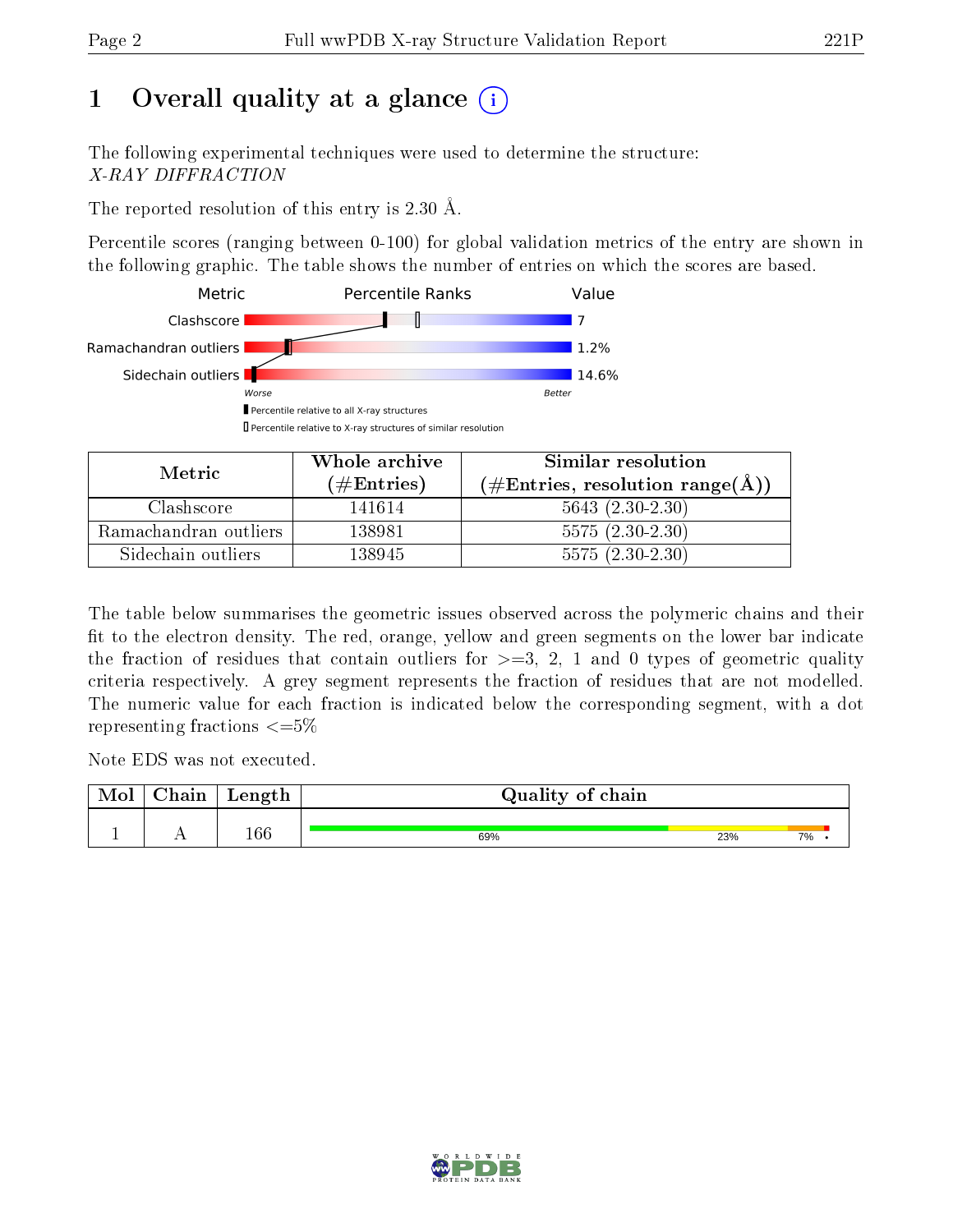# 2 Entry composition (i)

There are 4 unique types of molecules in this entry. The entry contains 1566 atoms, of which 0 are hydrogens and 0 are deuteriums.

In the tables below, the ZeroOcc column contains the number of atoms modelled with zero occupancy, the AltConf column contains the number of residues with at least one atom in alternate conformation and the Trace column contains the number of residues modelled with at most 2 atoms.

• Molecule 1 is a protein called H-RAS P21 PROTEIN.

| Mol | Chain   Residues | $\bm{\mathrm{Atoms}}$ |  |     |     | ZeroOcc   AltConf   Trace |  |  |
|-----|------------------|-----------------------|--|-----|-----|---------------------------|--|--|
|     | 166              | l'ota.<br>1323        |  | 228 | 264 |                           |  |  |

There is a discrepancy between the modelled and reference sequences:

| Chain | Residue  | Modelled | Actual    | ⊃omment                    | Reference     |
|-------|----------|----------|-----------|----------------------------|---------------|
|       | റെ<br>JС | JLL      | $C\Gamma$ | MUTATION<br>EN GINEER ED - | NP.<br>P01112 |

• Molecule 2 is MAGNESIUM ION (three-letter code: MG) (formula: Mg).

|  | $\text{Mol}$   Chain   Residues | Atoms        | $\rm ZeroOcc \mid AltConf$ |  |
|--|---------------------------------|--------------|----------------------------|--|
|  |                                 | <b>Total</b> |                            |  |

 Molecule 3 is PHOSPHOAMINOPHOSPHONIC ACID-GUANYLATE ESTER (three-letter code: GNP) (formula:  $C_{10}H_{17}N_6O_{13}P_3$ ).



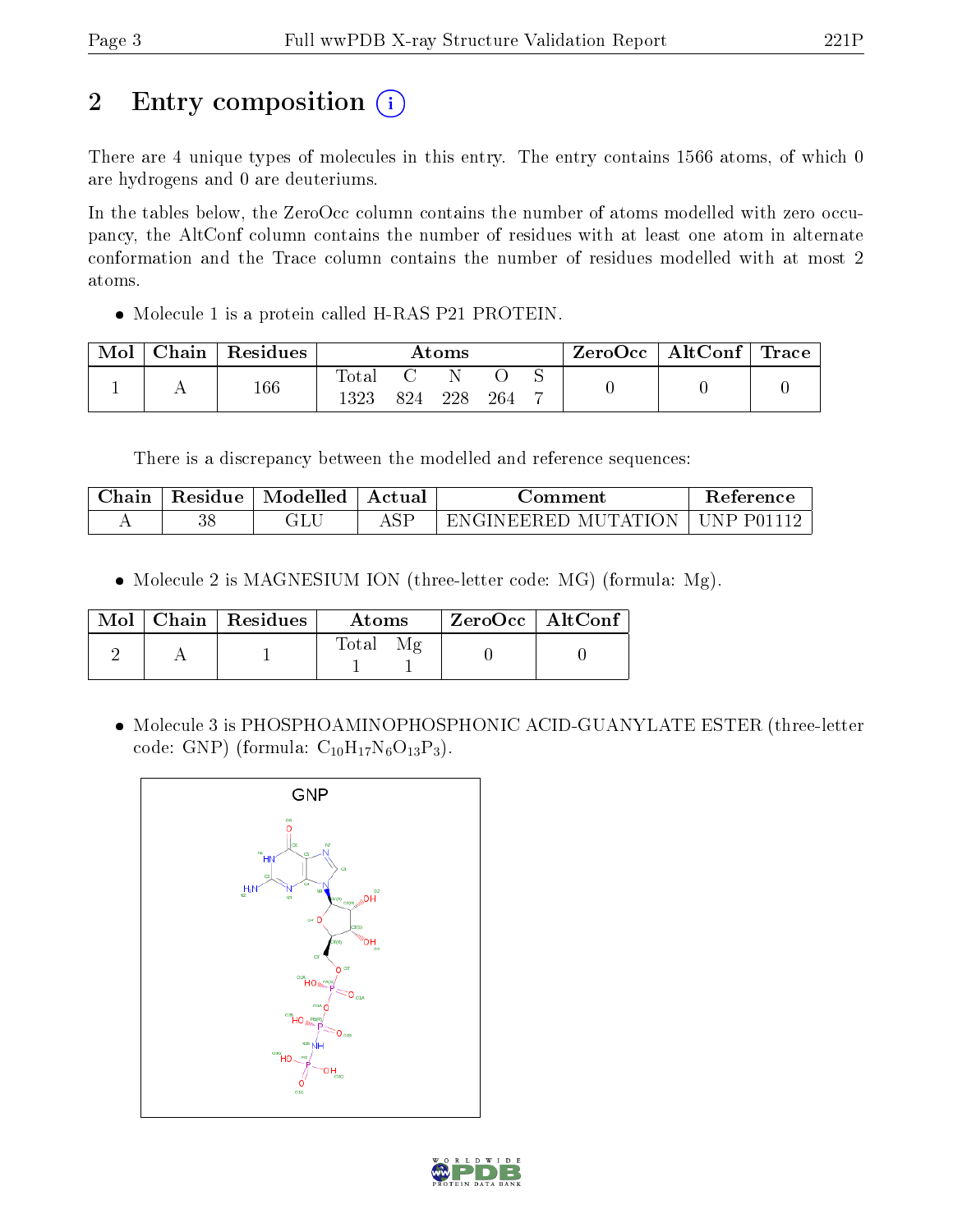|  | $\text{Mol}$   Chain   Residues | Atoms       |     |  |        | ZeroOcc   AltConf |  |  |
|--|---------------------------------|-------------|-----|--|--------|-------------------|--|--|
|  |                                 | Total C N O | 10- |  | - 13 - |                   |  |  |

 $\bullet\,$  Molecule 4 is water.

|  | $Mol$   Chain   Residues | Atoms | ZeroOcc   AltConf |  |
|--|--------------------------|-------|-------------------|--|
|  | 210                      | Total |                   |  |

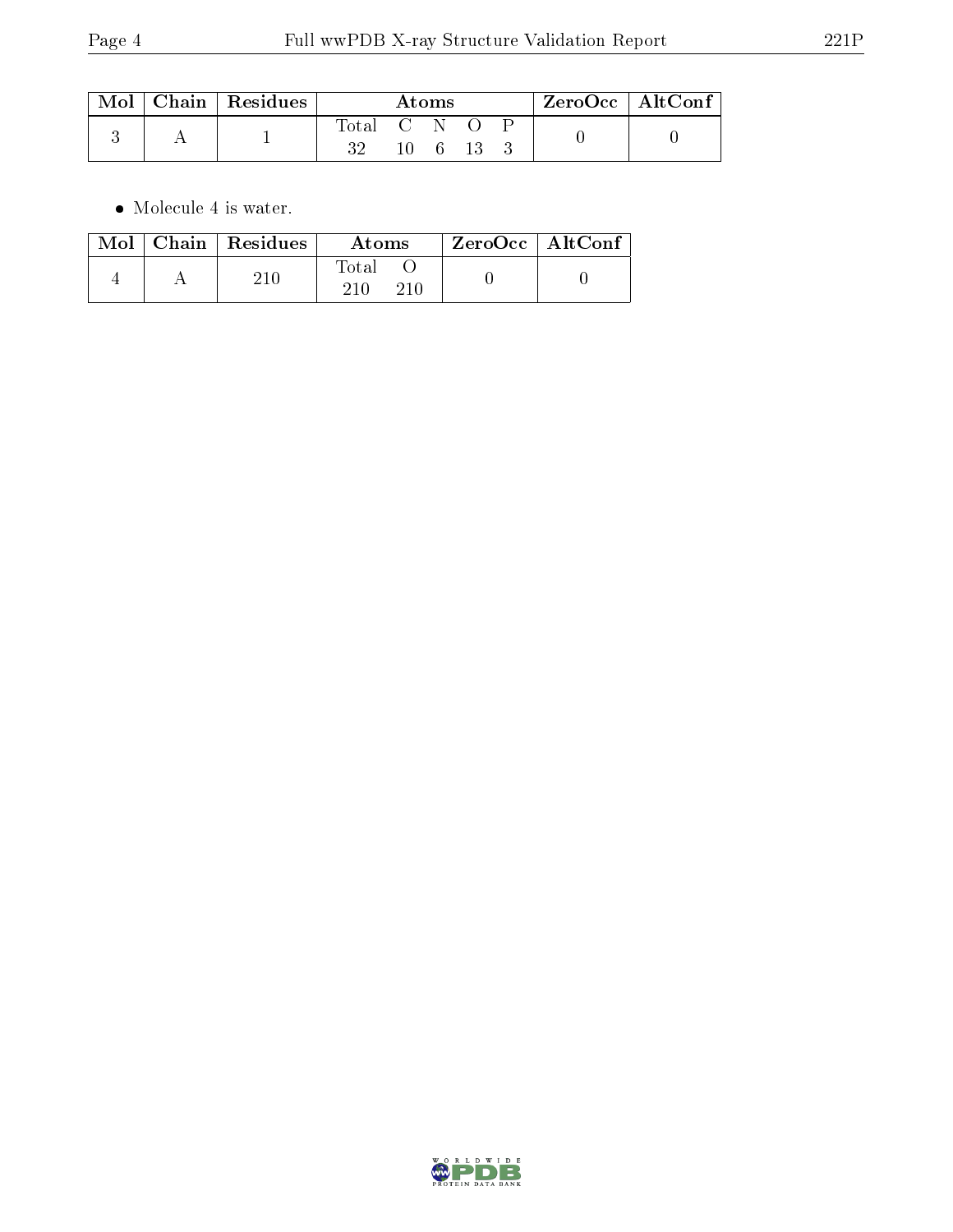# 3 Residue-property plots (i)

These plots are drawn for all protein, RNA and DNA chains in the entry. The first graphic for a chain summarises the proportions of the various outlier classes displayed in the second graphic. The second graphic shows the sequence view annotated by issues in geometry. Residues are colorcoded according to the number of geometric quality criteria for which they contain at least one outlier: green  $= 0$ , yellow  $= 1$ , orange  $= 2$  and red  $= 3$  or more. Stretches of 2 or more consecutive residues without any outlier are shown as a green connector. Residues present in the sample, but not in the model, are shown in grey.

Note EDS was not executed.

• Molecule 1: H-RAS P21 PROTEIN



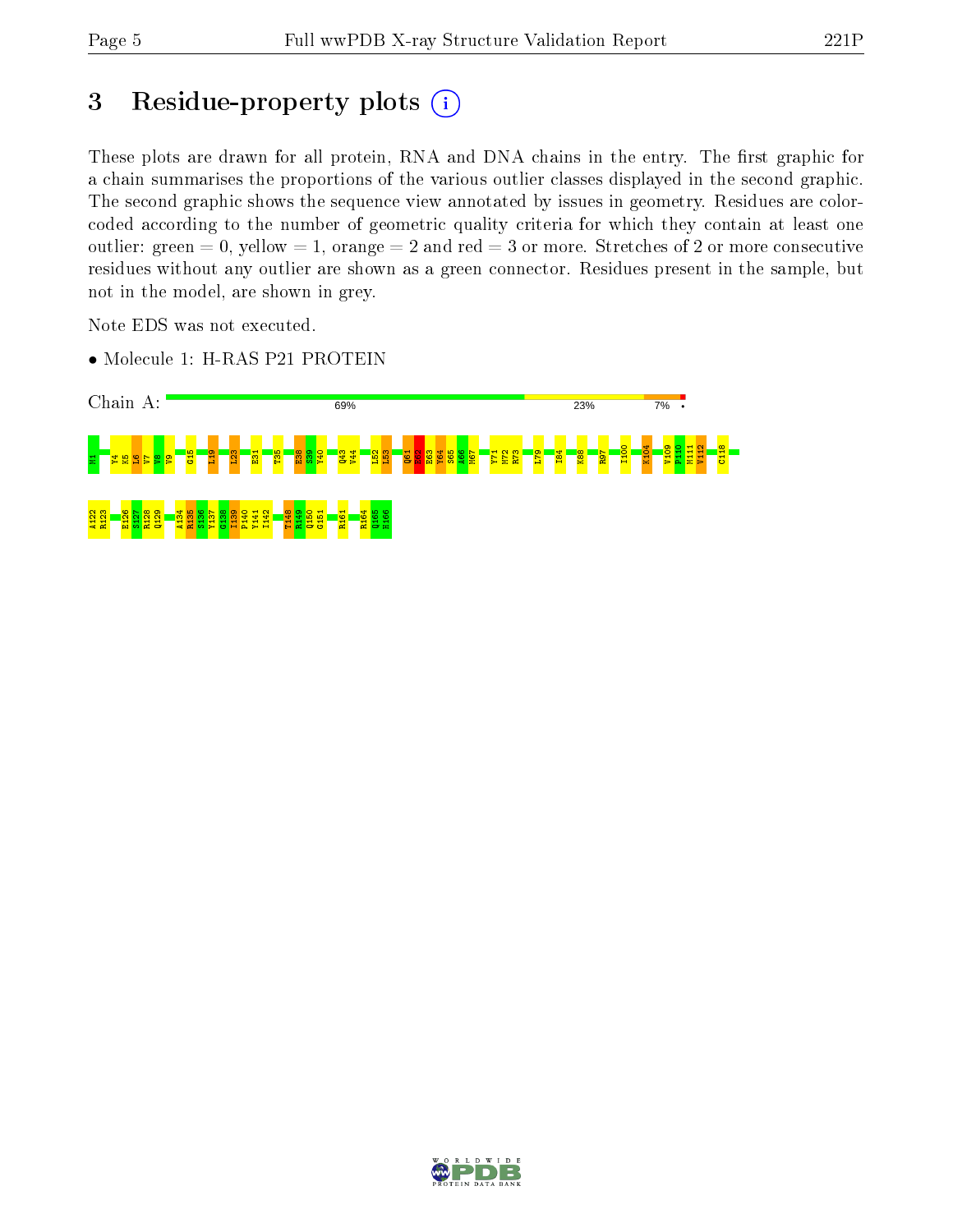# 4 Data and refinement statistics  $(i)$

Xtriage (Phenix) and EDS were not executed - this section is therefore incomplete.

| Property                               | Value                                                        | Source    |  |
|----------------------------------------|--------------------------------------------------------------|-----------|--|
| Space group                            | P 32 2 1                                                     | Depositor |  |
| Cell constants                         | $162.20\text{\AA}$<br>$40.30\text{\AA}$<br>$40.30\text{\AA}$ | Depositor |  |
| a, b, c, $\alpha$ , $\beta$ , $\gamma$ | $90.00^\circ$<br>$90.00^\circ$<br>$120.00^{\circ}$           |           |  |
| Resolution $(A)$                       | (Not available)<br>2.30                                      | Depositor |  |
| % Data completeness                    | (Not available) ((Not available)-2.30)                       | Depositor |  |
| (in resolution range)                  |                                                              |           |  |
| $\mathrm{R}_{merge}$                   | (Not available)                                              | Depositor |  |
| $\mathrm{R}_{sym}$                     | (Not available)                                              | Depositor |  |
| Refinement program                     | X-PLOR                                                       | Depositor |  |
| $R, R_{free}$                          | (Not available)<br>0.183<br>$\mathbf{A}$                     | Depositor |  |
| Estimated twinning fraction            | No twinning to report.                                       | Xtriage   |  |
| Total number of atoms                  | 1566                                                         | wwPDB-VP  |  |
| Average B, all atoms $(A^2)$           | 16.0                                                         | wwPDB-VP  |  |

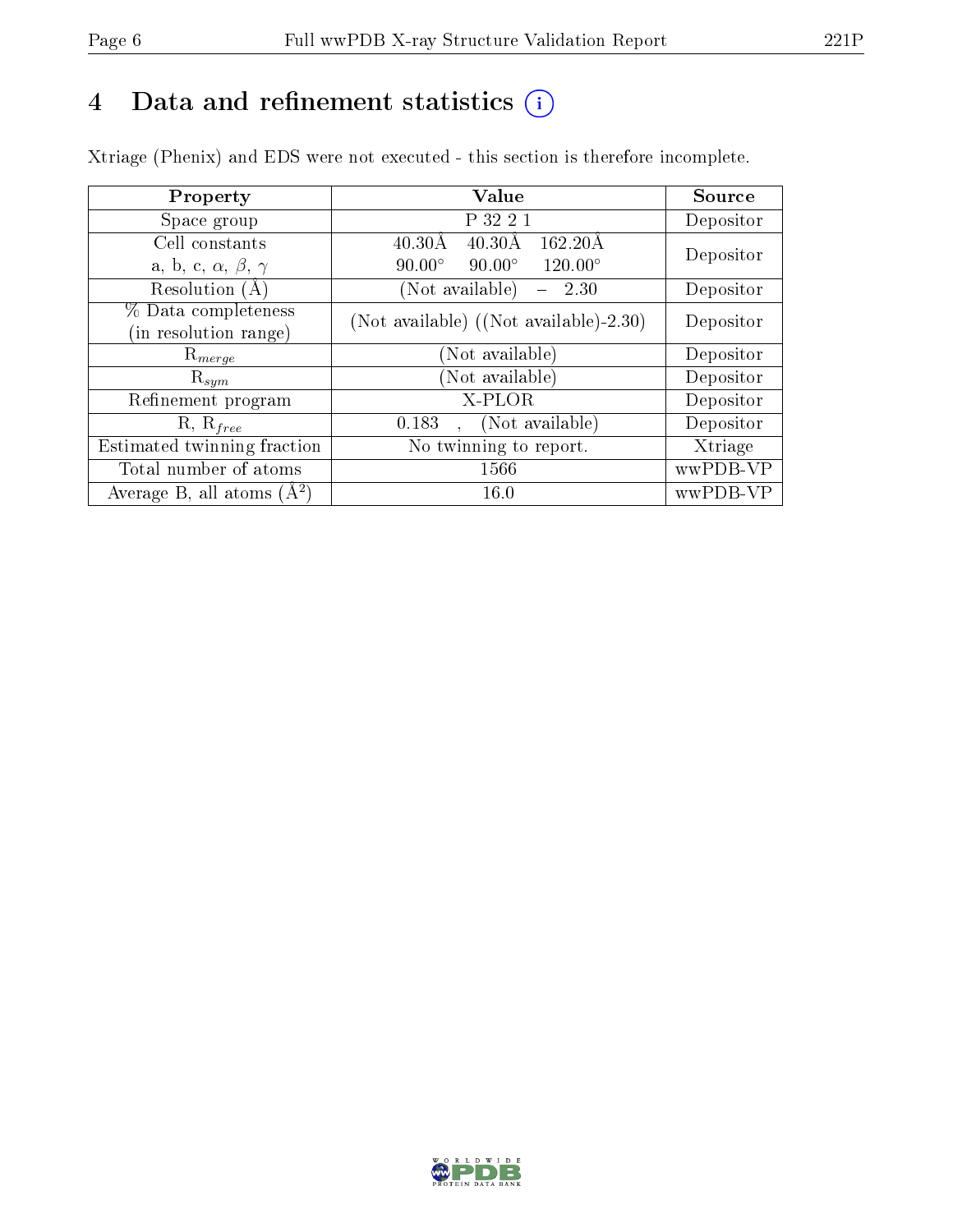# 5 Model quality  $(i)$

## 5.1 Standard geometry  $(i)$

Bond lengths and bond angles in the following residue types are not validated in this section: GNP, MG

The Z score for a bond length (or angle) is the number of standard deviations the observed value is removed from the expected value. A bond length (or angle) with  $|Z| > 5$  is considered an outlier worth inspection. RMSZ is the root-mean-square of all Z scores of the bond lengths (or angles).

| Mol | Chain |      | Bond lengths             | Bond angles |                     |  |
|-----|-------|------|--------------------------|-------------|---------------------|--|
|     |       |      | RMSZ $ #Z  > 5$ RMSZ $ $ |             | $\# Z  > 5$         |  |
|     |       | 0.87 | 0/1342                   | 1.66        | $23/1809$ $(1.3\%)$ |  |

There are no bond length outliers.

All (23) bond angle outliers are listed below:

| Mol          | Chain            | Res | <b>Type</b> | <b>Atoms</b>          | $\mathbf{Z}$ | Observed $(°)$ | Ideal $(^\circ)$ |
|--------------|------------------|-----|-------------|-----------------------|--------------|----------------|------------------|
| 1            | A                | 164 | $\rm{ARG}$  | NE-CZ-NH <sub>2</sub> | $-14.30$     | 113.15         | 120.30           |
| $\mathbf{1}$ | A                | 161 | $\rm{ARG}$  | NE-CZ-NH <sub>2</sub> | $-11.67$     | 114.46         | 120.30           |
| $\mathbf{1}$ | А                | 161 | $\rm{ARG}$  | NE-CZ-NH1             | 11.39        | 125.99         | 120.30           |
| $\mathbf{1}$ | А                | 137 | <b>TYR</b>  | $CA-C-N$              | 8.78         | 133.76         | 116.20           |
| 1            | А                | 164 | $\rm{ARG}$  | $NE- CZ-NH1$          | 7.88         | 124.24         | 120.30           |
| $\mathbf{1}$ | А                | 135 | $\rm{ARG}$  | NE-CZ-NH1             | 7.57         | 124.08         | 120.30           |
| $\mathbf{1}$ | А                | 137 | <b>TYR</b>  | $O-C-N$               | $-6.79$      | 111.66         | 123.20           |
| $\mathbf{1}$ | А                | 4   | <b>TYR</b>  | $CB-CG-CD1$           | $-6.42$      | 117.15         | 121.00           |
| $\mathbf{1}$ | А                | 88  | <b>LYS</b>  | $CA-CB-CG$            | 6.35         | 127.37         | 113.40           |
| $\mathbf{1}$ | А                | 63  | <b>GLU</b>  | $CA$ -CB-CG           | 6.08         | 126.77         | 113.40           |
| 1            | А                | 135 | ARG         | NE-CZ-NH <sub>2</sub> | $-5.88$      | 117.36         | 120.30           |
| $\mathbf{1}$ | А                | 19  | <b>LEU</b>  | $CA-CB-CG$            | 5.86         | 128.78         | 115.30           |
| $\mathbf{1}$ | А                | 62  | <b>GLU</b>  | $N$ -CA-CB            | $-5.72$      | 100.30         | 110.60           |
| $\mathbf{1}$ | А                | 6   | <b>LEU</b>  | $CA$ -CB-CG           | 5.66         | 128.32         | 115.30           |
| $\mathbf{1}$ | A                | 9   | <b>VAL</b>  | $CG1$ - $CB$ - $CG2$  | $-5.52$      | 102.07         | 110.90           |
| $\mathbf{1}$ | А                | 35  | <b>THR</b>  | $CA$ -CB-CG2          | 5.45         | 120.03         | 112.40           |
| $\mathbf{1}$ | $\bf{A}$         | 73  | $\rm{ARG}$  | NE-CZ-NH1             | 5.41         | 123.00         | 120.30           |
| $\mathbf{1}$ | А                | 111 | <b>MET</b>  | $CA-CB-CG$            | 5.30         | 122.30         | 113.30           |
| $\mathbf{1}$ | $\boldsymbol{A}$ | 128 | ARG         | NE-CZ-NH1             | 5.26         | 122.93         | 120.30           |
| $\mathbf 1$  | А                | 97  | $\rm{ARG}$  | $NE- CZ-NH2$          | $-5.18$      | 117.71         | 120.30           |
| $\mathbf{1}$ | А                | 129 | <b>GLN</b>  | $N$ -CA-CB            | $-5.08$      | 101.46         | 110.60           |
| $\mathbf 1$  | А                | 151 | <b>GLY</b>  | $CA-C-N$              | 5.03         | 128.27         | 117.20           |
| $\mathbf 1$  | А                | 23  | <b>LEU</b>  | $CA$ -CB-CG           | 5.02         | 126.84         | 115.30           |

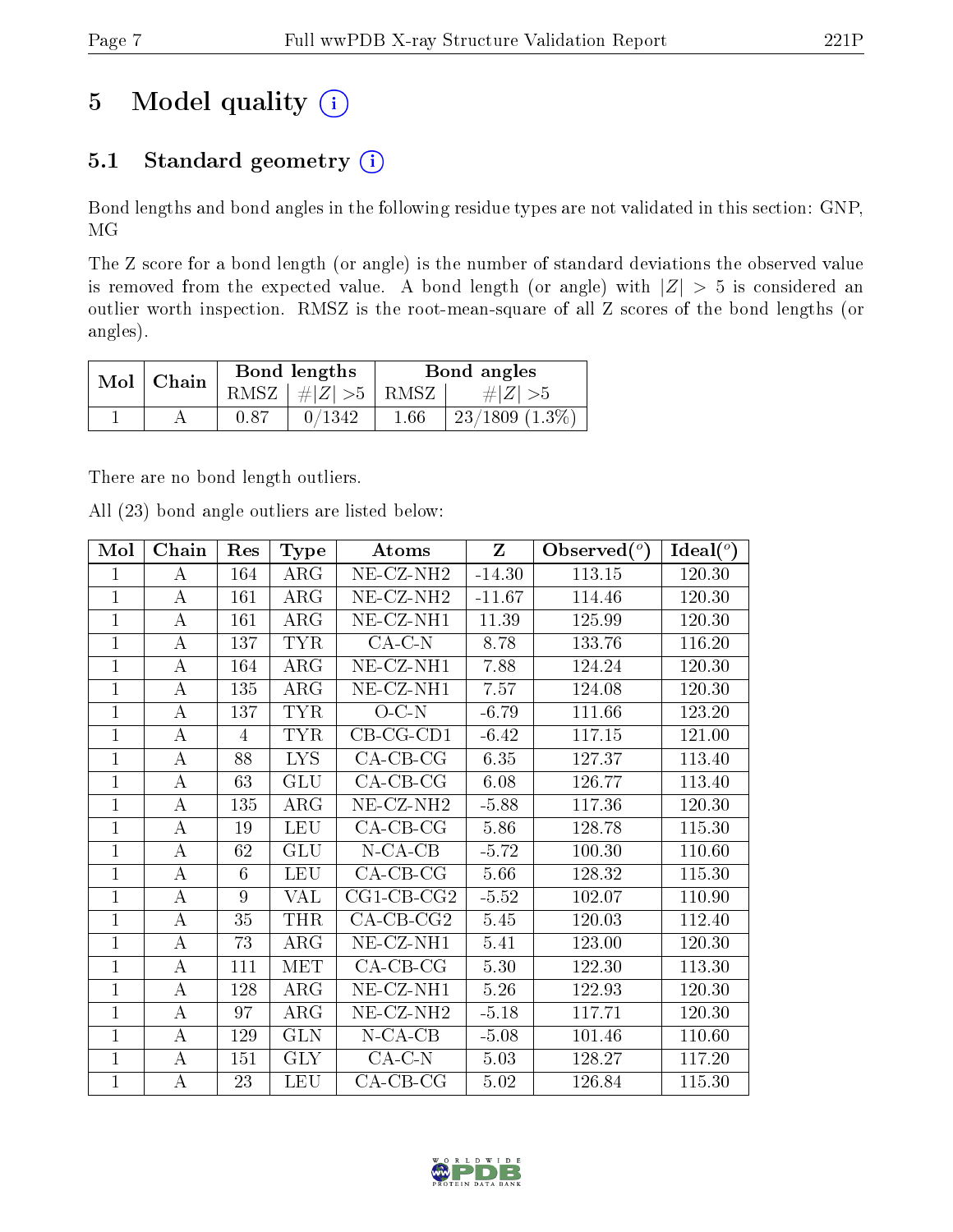There are no chirality outliers.

There are no planarity outliers.

### 5.2 Too-close contacts (i)

In the following table, the Non-H and H(model) columns list the number of non-hydrogen atoms and hydrogen atoms in the chain respectively. The H(added) column lists the number of hydrogen atoms added and optimized by MolProbity. The Clashes column lists the number of clashes within the asymmetric unit, whereas Symm-Clashes lists symmetry related clashes.

|  |       | Mol   Chain   Non-H   H(model)   H(added) |          | Clashes   Symm-Clashes |
|--|-------|-------------------------------------------|----------|------------------------|
|  | 1323  |                                           | 1293     |                        |
|  |       |                                           |          |                        |
|  | າ ດ   |                                           |          |                        |
|  | 210   |                                           |          |                        |
|  | 1566ء |                                           | $1306 -$ |                        |

The all-atom clashscore is defined as the number of clashes found per 1000 atoms (including hydrogen atoms). The all-atom clashscore for this structure is 7.

All (18) close contacts within the same asymmetric unit are listed below, sorted by their clash magnitude.

|                    |                      | Interatomic    | Clash         |
|--------------------|----------------------|----------------|---------------|
| Atom-1             | Atom-2               | distance $(A)$ | overlap $(A)$ |
| 1: A:84: ILE:HD13  | 1:A:123:ARG:HB3      | 1.76           | 0.67          |
| 1: A:44: VAL:HGI1  | 1: A:53:LEU:HD22     | 1.76           | 0.66          |
| 1: A:148:THR:HG22  | 1: A: 150: GLN: H    | 1.61           | 0.66          |
| 1: A:100: ILE: O   | 1:A:104:LYS:HB2      | 1.98           | 0.62          |
| 1: A:64:TYR:HA     | 1: A:67: MET:HB3     | 1.81           | 0.62          |
| 1: A:118: CYS:SG   | 1: A: 150: GLN: NE2  | 2.84           | 0.51          |
| 1: A:15: GLY:O     | 1: A: 19: LEU: HB2   | 2.11           | 0.51          |
| 1:A:134:ALA:HA     | 1: A: 139: ILE: HG22 | 1.93           | 0.50          |
| 1: A:61: GLN: HG3  | 4: A:209:HOH:O       | 2.15           | 0.46          |
| 1: A:38: GLU:HB3   | 1: A:40: TYR:CE1     | 2.51           | 0.45          |
| 1: A:71:TYR:CE1    | 1: A:72:MET:HG3      | 2.52           | 0.45          |
| 1: A:79: LEU: HD12 | 1:A:112:VAL:HG22     | 2.00           | 0.43          |
| 1: A: 139: ILE: HA | 1:A:140:PRO:HD2      | 1.97           | 0.42          |
| 1:A:134:ALA:HB2    | 1: A:141:TYR:HB2     | 2.02           | 0.42          |
| 1: A:62: GLU:C     | 1: A:64:TYR:H        | 2.22           | 0.42          |
| 1:A:134:ALA:HB1    | 1: A: 139: ILE: O    | 2.20           | 0.41          |
| 1: A:148:THR:HG22  | 1: A: 150: GLN:N     | 2.34           | 0.41          |
| 1: A:61: GLN: HG3  | 1: A:62: GLU:H       | 1.86           | 0.41          |

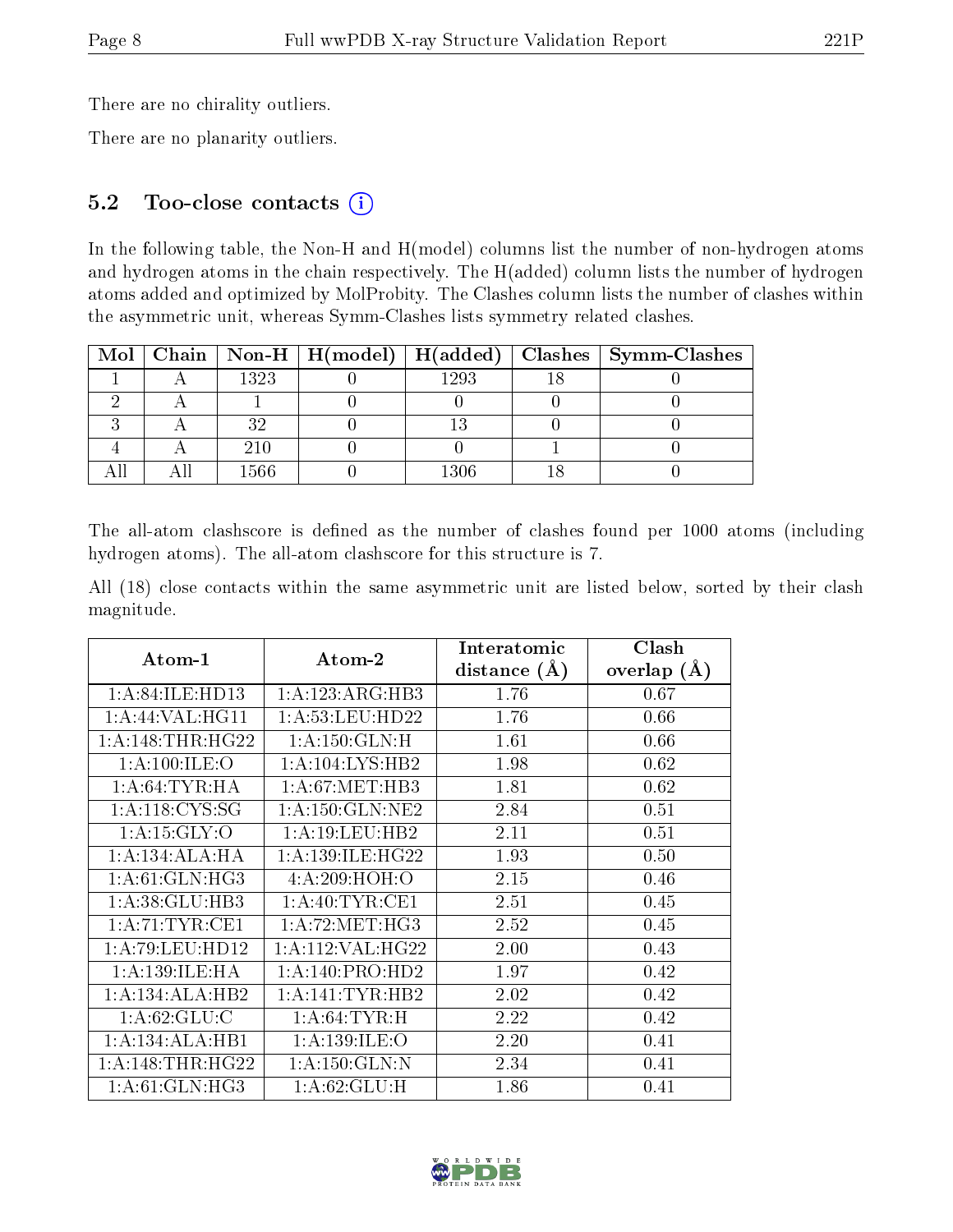There are no symmetry-related clashes.

### 5.3 Torsion angles (i)

#### 5.3.1 Protein backbone  $(i)$

In the following table, the Percentiles column shows the percent Ramachandran outliers of the chain as a percentile score with respect to all X-ray entries followed by that with respect to entries of similar resolution.

The Analysed column shows the number of residues for which the backbone conformation was analysed, and the total number of residues.

| Mol   Chain | Analysed                                |  | Favoured   Allowed   Outliers   Percentiles |
|-------------|-----------------------------------------|--|---------------------------------------------|
|             | $164/166$ (99\%)   153 (93\%)   9 (6\%) |  | $2(1\%)$ 13 14                              |

All (2) Ramachandran outliers are listed below:

| Mol | Chain | Res | l'ype  |
|-----|-------|-----|--------|
|     |       |     | E TELE |
|     |       |     |        |

#### 5.3.2 Protein sidechains  $(i)$

In the following table, the Percentiles column shows the percent sidechain outliers of the chain as a percentile score with respect to all X-ray entries followed by that with respect to entries of similar resolution.

The Analysed column shows the number of residues for which the sidechain conformation was analysed, and the total number of residues.

| Mol   Chain | Analysed                                   | Rotameric   Outliers   Percentiles |  |                         |  |  |
|-------------|--------------------------------------------|------------------------------------|--|-------------------------|--|--|
|             | $144/144$ (100\%)   123 (85\%)   21 (15\%) |                                    |  | $\boxed{3}$ $\boxed{3}$ |  |  |

All (21) residues with a non-rotameric sidechain are listed below:

| Mol | Chain | Res           | <b>Type</b> |
|-----|-------|---------------|-------------|
|     |       | $\frac{5}{2}$ | <b>LYS</b>  |
|     |       |               | LEU         |
|     |       |               | <b>VAL</b>  |
|     |       | 23            | LEU         |
|     |       | 31            | GLU         |
|     |       | 38            | GLU         |

Continued on next page...

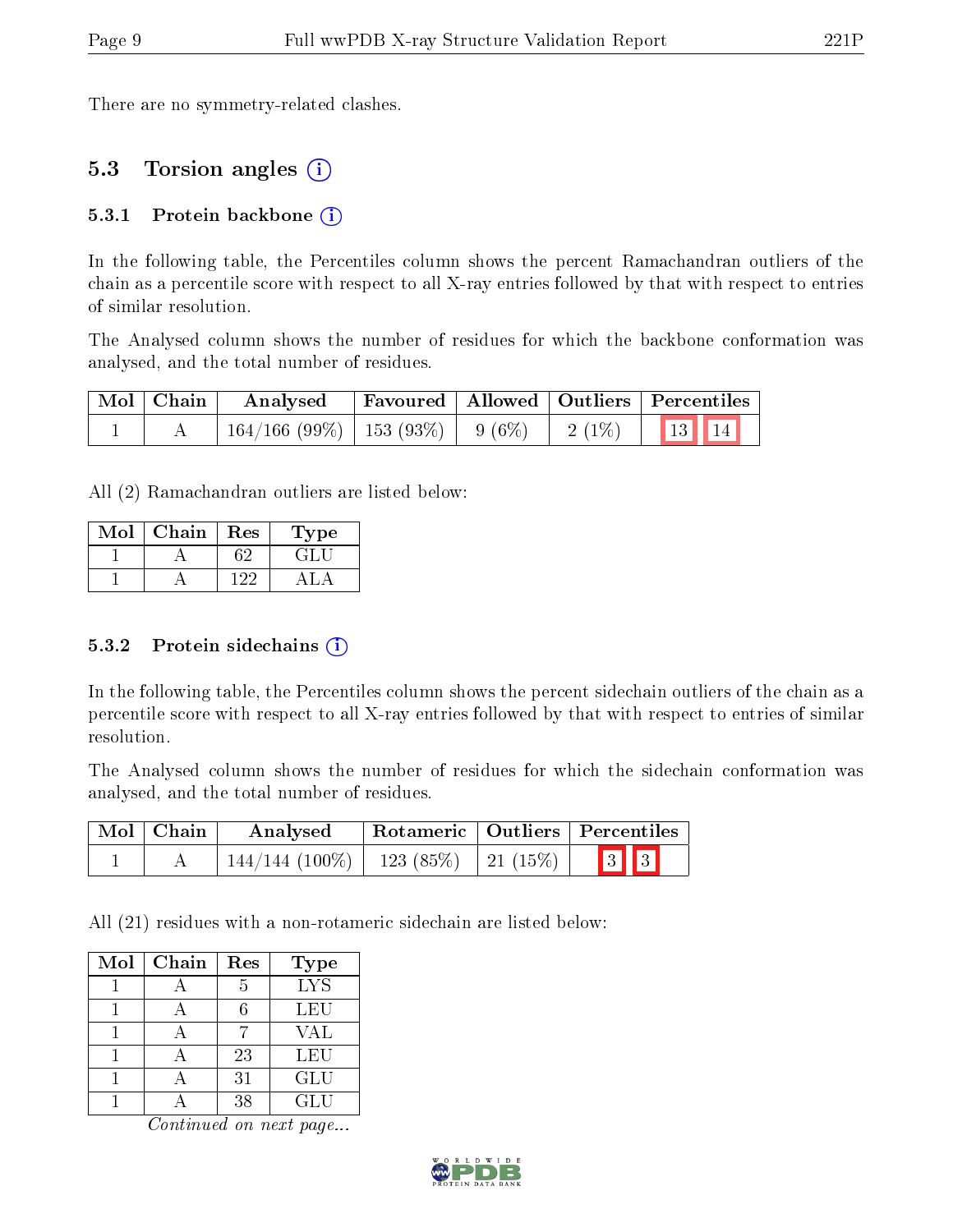| $\overline{\text{Mol}}$ | Chain              |        |                         |
|-------------------------|--------------------|--------|-------------------------|
|                         |                    | Res    | Type                    |
| 1                       | А                  | 43     | <b>GLN</b>              |
| $\mathbf{1}$            | $\overline{A}$     | $52\,$ | $\overline{\text{LEU}}$ |
| $\mathbf 1$             | $\overline{A}$     | 53     | <b>LEU</b>              |
| $\mathbf{1}$            | $\bf{A}$           | 61     | <b>GLN</b>              |
| $\mathbf{1}$            | $\overline{\rm A}$ | 62     | GLU                     |
| $\mathbf{1}$            | $\bf{A}$           | 64     | <b>TYR</b>              |
| $\mathbf{1}$            | $\bf{A}$           | 65     | SER                     |
| $\mathbf{1}$            | $\overline{A}$     | 104    | <b>LYS</b>              |
| $\mathbf{1}$            | $\bf{A}$           | 109    | <b>VAL</b>              |
| $\mathbf{1}$            | $\overline{\rm A}$ | 112    | <b>VAL</b>              |
| $\mathbf{1}$            | $\overline{\rm A}$ | 126    | GLU                     |
| $\mathbf 1$             | $\overline{\rm A}$ | 135    | $\rm{ARG}$              |
| $\mathbf{1}$            | $\overline{\rm A}$ | 139    | ILE                     |
| $\mathbf{1}$            | $\overline{\rm A}$ | 142    | ILE                     |
| 1                       | A                  | 148    | THR                     |

Continued from previous page...

Some sidechains can be flipped to improve hydrogen bonding and reduce clashes. All (2) such sidechains are listed below:

| Mol | Chain | $\operatorname{Res}$ | Type    |
|-----|-------|----------------------|---------|
|     |       | -29.                 | ت الزام |
|     |       | 51.                  | - 11 -  |

#### 5.3.3 RNA (1)

There are no RNA molecules in this entry.

#### 5.4 Non-standard residues in protein, DNA, RNA chains (i)

There are no non-standard protein/DNA/RNA residues in this entry.

#### 5.5 Carbohydrates (i)

There are no carbohydrates in this entry.

### 5.6 Ligand geometry (i)

Of 2 ligands modelled in this entry, 1 is monoatomic - leaving 1 for Mogul analysis.

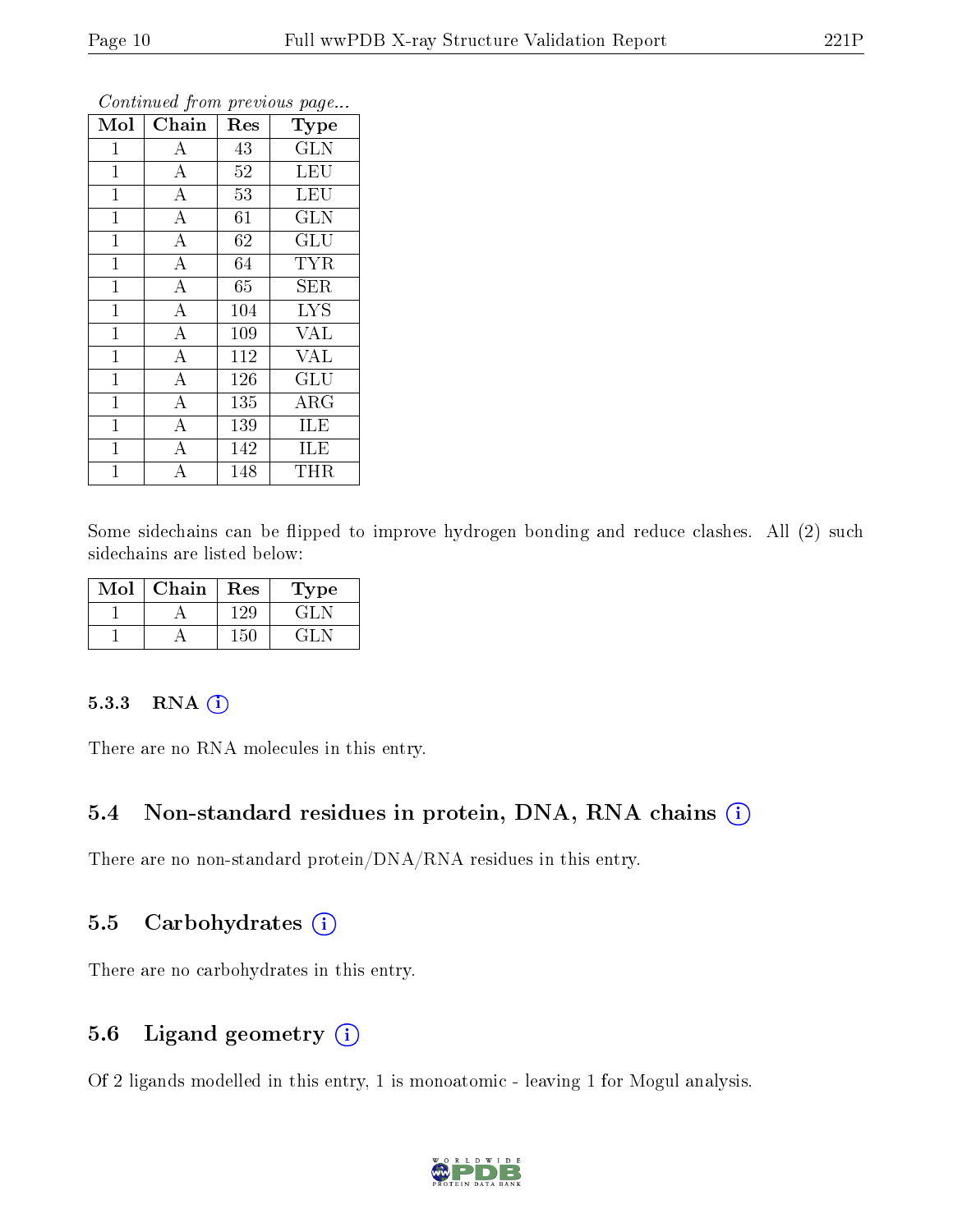In the following table, the Counts columns list the number of bonds (or angles) for which Mogul statistics could be retrieved, the number of bonds (or angles) that are observed in the model and the number of bonds (or angles) that are dened in the Chemical Component Dictionary. The Link column lists molecule types, if any, to which the group is linked. The Z score for a bond length (or angle) is the number of standard deviations the observed value is removed from the expected value. A bond length (or angle) with  $|Z| > 2$  is considered an outlier worth inspection. RMSZ is the root-mean-square of all Z scores of the bond lengths (or angles).

|  | Mol<br>Type |  | Link<br>$\mid$ Chain $\mid$<br>$\overline{\phantom{a}}$ Res |         |          | Bond lengths |               | Bond angles  |         |          |
|--|-------------|--|-------------------------------------------------------------|---------|----------|--------------|---------------|--------------|---------|----------|
|  |             |  |                                                             | Counts- | RMSZ     | # $ Z  > 2$  | $\rm{Counts}$ | $+$ RMSZ $+$ | $\ H\ $ |          |
|  | ${\rm GNP}$ |  | 167                                                         |         | 28,34,34 | 2.54         | 8(28%)        | 30,54,54     | 2.22    | $(23\%)$ |

In the following table, the Chirals column lists the number of chiral outliers, the number of chiral centers analysed, the number of these observed in the model and the number defined in the Chemical Component Dictionary. Similar counts are reported in the Torsion and Rings columns. '-' means no outliers of that kind were identified.

|     |     |  | $\vert$ Mol $\vert$ Type $\vert$ Chain $\vert$ Res $\vert$ Link $\vert$ Chirals $\vert$ Torsions | $\vert$ Rings |
|-----|-----|--|--------------------------------------------------------------------------------------------------|---------------|
| GNP | 167 |  | $\frac{1}{4}$ $\frac{4}{17}$ $\frac{738}{38}$ $\frac{1}{8}$ 0 $\frac{3}{32}$ 1                   |               |

All (8) bond length outliers are listed below:

| Mol | Chain | Res | Type       | Atoms               | Z       | Observed $(A)$ | $Ideal(\AA)$ |
|-----|-------|-----|------------|---------------------|---------|----------------|--------------|
| 3   | А     | 167 | <b>GNP</b> | $C4-N9$             | $-7.82$ | 1.37           | 1.47         |
| 3   | А     | 167 | <b>GNP</b> | $C5-C6$             | $-5.80$ | 1.42           | 1.52         |
| 3   | А     | 167 | <b>GNP</b> | PB-O3A              | 4.75    | 1.65           | 1.59         |
| 3   | А     | 167 | <b>GNP</b> | PB-O <sub>2</sub> B | $-4.02$ | 1.45           | 1.56         |
| 3   | А     | 167 | <b>GNP</b> | $C6-N1$             | 3.09    | 1.38           | 1.33         |
| 3   | А     | 167 | <b>GNP</b> | $PG-O2G$            | $-3.00$ | 1.48           | 1.56         |
| 3   | А     | 167 | <b>GNP</b> | $C8-N9$             | $-2.45$ | 1.37           | 1.45         |
| 3   | А     | 167 | <b>GNP</b> | $C5-C4$             | $-2.38$ | 1.38           | 1.53         |

All (7) bond angle outliers are listed below:

| Mol | Chain | Res | Type       | Atoms                                | Z       | Observed $(°)$ | $Ideal(^o)$ |
|-----|-------|-----|------------|--------------------------------------|---------|----------------|-------------|
| 3   | А     | 167 | <b>GNP</b> | $C5-C6-N1$                           | $-6.08$ | 110.69         | 118.19      |
| 3   | А     | 167 | <b>GNP</b> | $C4-C5-N7$                           | 5.47    | 109.72         | 102.46      |
| 3   | А     | 167 | <b>GNP</b> | $O6-C6-C5$                           | 4.80    | 129.65         | 119.86      |
| 3   | А     | 167 | <b>GNP</b> | $O3G-PG-O1G$                         | $-4.46$ | 102.24         | 113.45      |
| 3   | А     | 167 | <b>GNP</b> | $O6$ - $C6$ - $N1$                   | $-2.71$ | 119.05         | 122.69      |
| 3   | А     | 167 | <b>GNP</b> | O <sub>1</sub> B-PB-N <sub>3</sub> B | 2.27    | 115.12         | 111.77      |
| 3   |       | 167 | GNP        | $O1G$ -PG-N3B                        | 2.21    | 115.02         | 111.77      |

There are no chirality outliers.

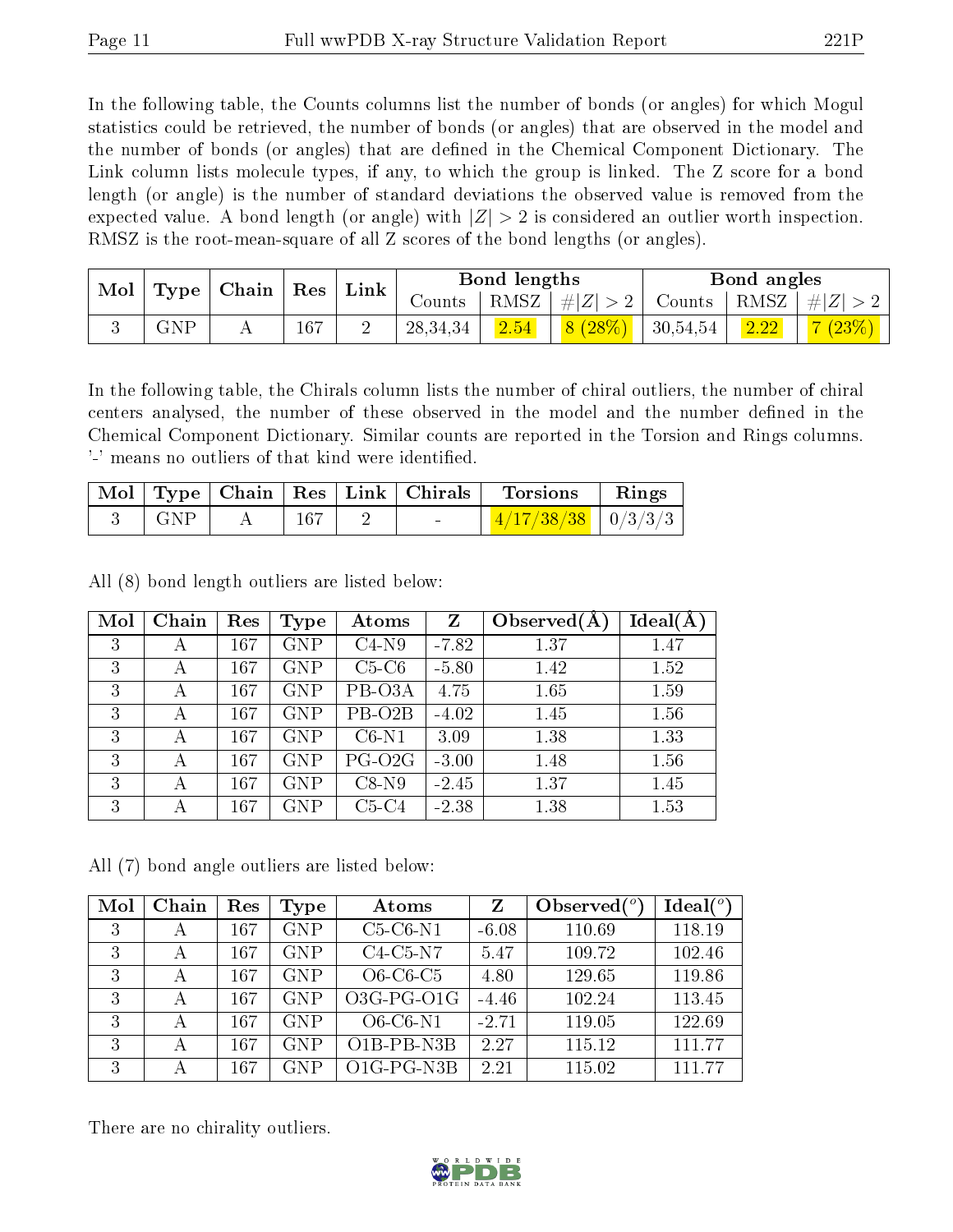| Mol           | Chain | Res | Type       | Atoms                                           |
|---------------|-------|-----|------------|-------------------------------------------------|
| -3            |       | 167 | <b>GNP</b> | PB-N3B-PG-O1G                                   |
| $\mathcal{R}$ |       | 167 | <b>GNP</b> | PG-N3B-PB-O1B                                   |
| $\mathcal{R}$ |       | 167 | <b>GNP</b> | PG-N3B-PB-03A                                   |
|               |       | 167 | <b>GNP</b> | $C2$ <sup>-</sup> $C1$ <sup>-</sup> $N9$ - $C4$ |

All (4) torsion outliers are listed below:

There are no ring outliers.

No monomer is involved in short contacts.

The following is a two-dimensional graphical depiction of Mogul quality analysis of bond lengths, bond angles, torsion angles, and ring geometry for all instances of the Ligand of Interest. In addition, ligands with molecular weight > 250 and outliers as shown on the validation Tables will also be included. For torsion angles, if less then 5% of the Mogul distribution of torsion angles is within 10 degrees of the torsion angle in question, then that torsion angle is considered an outlier. Any bond that is central to one or more torsion angles identified as an outlier by Mogul will be highlighted in the graph. For rings, the root-mean-square deviation (RMSD) between the ring in question and similar rings identified by Mogul is calculated over all ring torsion angles. If the average RMSD is greater than 60 degrees and the minimal RMSD between the ring in question and any Mogul-identified rings is also greater than 60 degrees, then that ring is considered an outlier. The outliers are highlighted in purple. The color gray indicates Mogul did not find sufficient equivalents in the CSD to analyse the geometry.

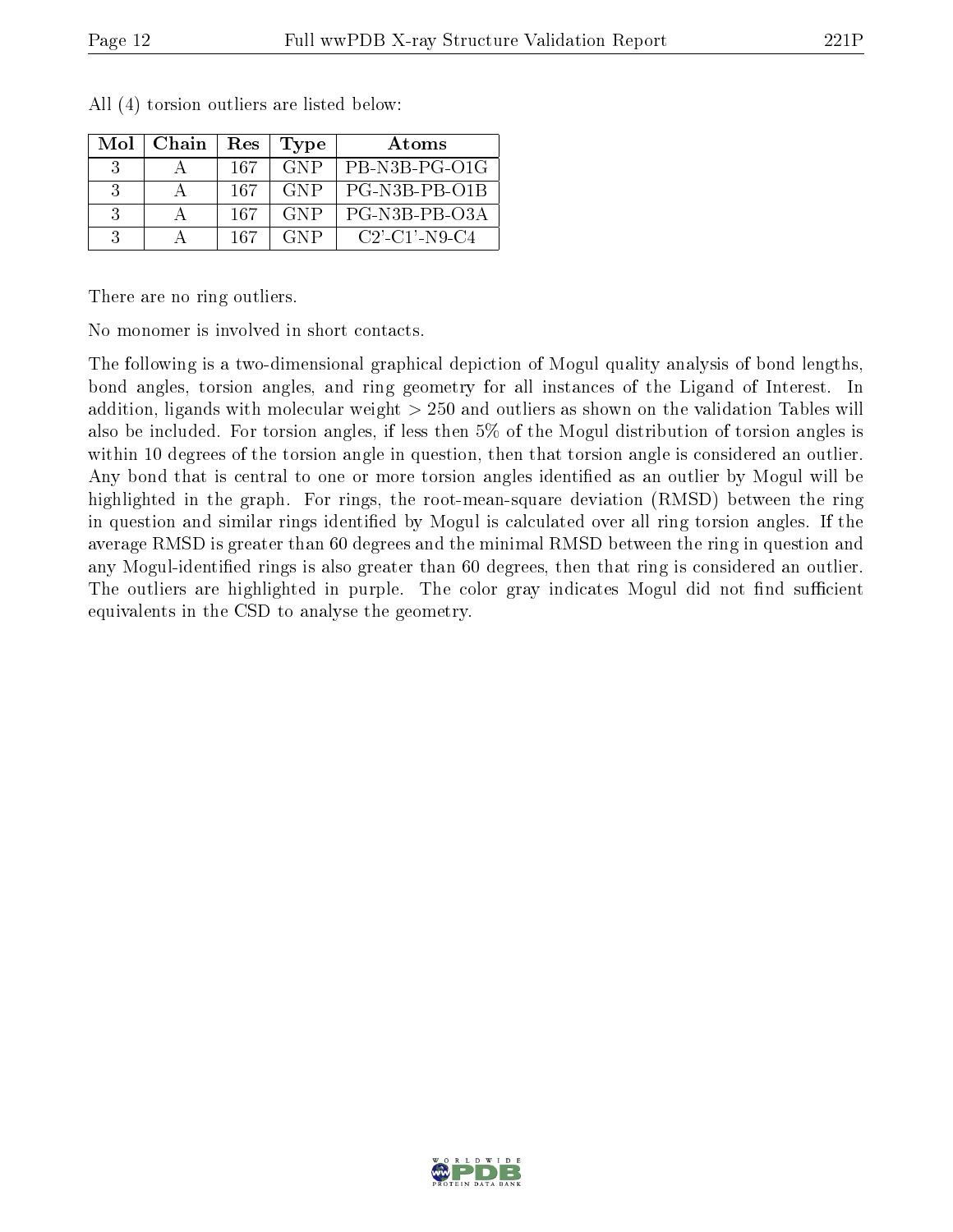

# 5.7 [O](https://www.wwpdb.org/validation/2017/XrayValidationReportHelp#nonstandard_residues_and_ligands)ther polymers (i)

There are no such residues in this entry.

# 5.8 Polymer linkage issues (i)

There are no chain breaks in this entry.